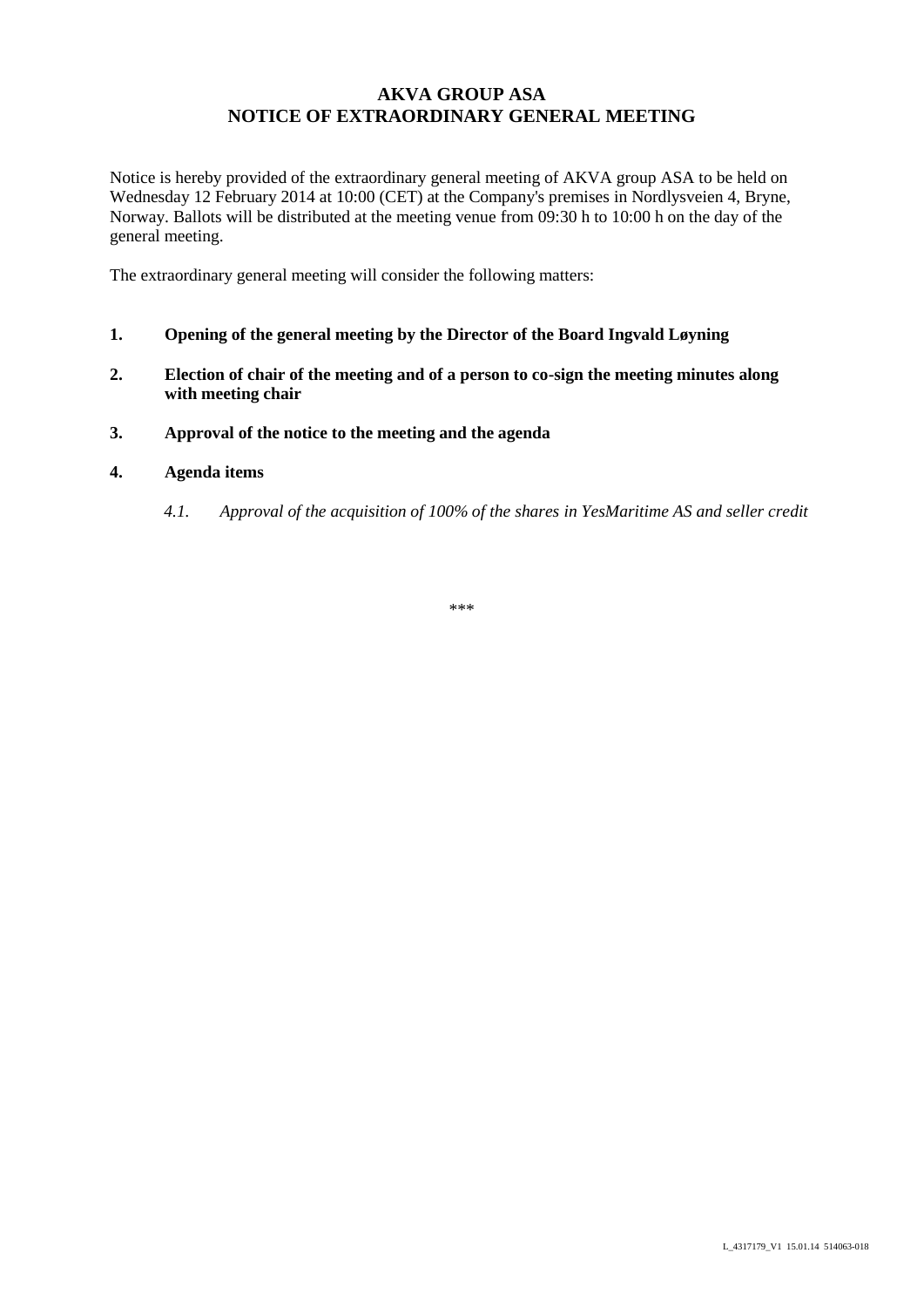### **The shares of the company and the right to vote for shares**

The company's share capital is NOK 25,834,303 divided into 25,834,303 shares. Each share is entitled to one vote.

Each shareholder has the right to vote for the number of shares owned by the shareholder and registered on an account in the Norwegian Central Securities Depository (VPS) belonging to the shareholder at the time of the Extraordinary General Meeting. If a shareholder has acquired shares and the share acquisition has not been registered with the Norwegian Central Securities Depository (VPS) at the time of the Extraordinary General Meeting, voting rights for the acquired shares may only be exercised if the acquisition is reported to VPS and proven at the Extraordinary General Meeting. In case of ownership transfer, the parties may agree that the seller can exercise the shareholder rights until the rights have been assumed by the acquirer.

Voting rights on shares registered in VPS accounts belonging to custodians, cf. the Public Limited Liability Companies Act § 4-10, may, from the company's point of view, not be exercised either by the beneficial owner or the custodian. However, the beneficial owner of the shares may exercise voting rights if he proves that he has taken the necessary actions to terminate the custodianship of the shares and that the shares will be transferred to an ordinary VPS account in the name of the owner. If the owner can prove that he has initiated such measures and that he has a real shareholder interest in the company, he may, in the opinion of the company, vote for the shares even if they are not yet registered in an ordinary VPS account.

## **The shareholders' rights**

A shareholder cannot demand that new items are added to the agenda when the deadline for such request has expired, cf. § 5-11second sentence of the Public Limited Companies Act.

A shareholder has the right to make proposals for a resolution regarding the items which will be considered by the General Meeting.

A shareholder has the right to require the members of the Board of Directors and the General Manager to provide necessary information to the General Meeting that may influence the approval of the extraordinary accounts and the extraordinary report, items which have been presented to the shareholders for decision, the company's financial position, including information on other companies in which the company participates, and other items to be considered at the Extraordinary General Meeting, unless the information requested may not be disclosed without causing disproportionate damage to the company.

If additional information is necessary, and an answer cannot be given at the Extraordinary General Meeting, a written answer shall be prepared within two weeks from the date of the Extraordinary General Meeting. Such answer shall be available to the shareholders at the company's premises and be sent to shareholders requesting the information. If the answer is considered material for evaluation of the circumstances mentioned in the previous paragraph, the answer should be sent to all shareholders with known address.

#### **Registration of attendance to the Extraordinary General Meeting**

Shareholders who wish to participate at the Extraordinary General Meeting, either in person or by proxy, must complete and submit the attached attendance form or the attached form of proxy, to AKVA Group ASA, v/Rita Irene Hansen-Våland, Post box 271, Nordlysveien 4, 4349 Bryne and by fax (+47) 51 77 85 01. In case the shareholder is a legal entity, a certificate of registration must accompany the attendance form. Otherwise, the shareholder must bring a certificate of registration to the General Meeting. We kindly request that the attendance form is received by AKVA group ASA no later than Tuesday 11 February 2014, at 12:00 h local time at Bryne.

# **Proxy**

A shareholder, who is not present at the general meeting in person, may grant proxy to a nominated proxy holder. Any proxy form not naming any particular proxy holder will be deemed given to the chairman of the board or a person designated by him. Enclosed with the Notice of extraordinary general meeting is a form for granting proxy. We kindly ask you to send the proxy by post to AKVA group ASA, v/Rita Irene Hansen-Våland, Post box 271, Nordlysveien 4, 4349 Bryne and by fax (+47) 51 77 85 01. In case the shareholder is a legal entity, a certificate of registration must be enclosed to the form of proxy. Online registration of proxy with voting instructions is not possible.

Shareholders may also grant proxy with voting instructions. A separate proxy form for such detailed voting instructions is enclosed with the Notice of extraordinary general meeting. Proxy with voting instructions should be sent by post AKVA group ASA, v/Rita Irene Hansen-Våland, Post box 271, Nordlysveien 4, 4349 Bryne and by fax (+47) 51 77 85 01.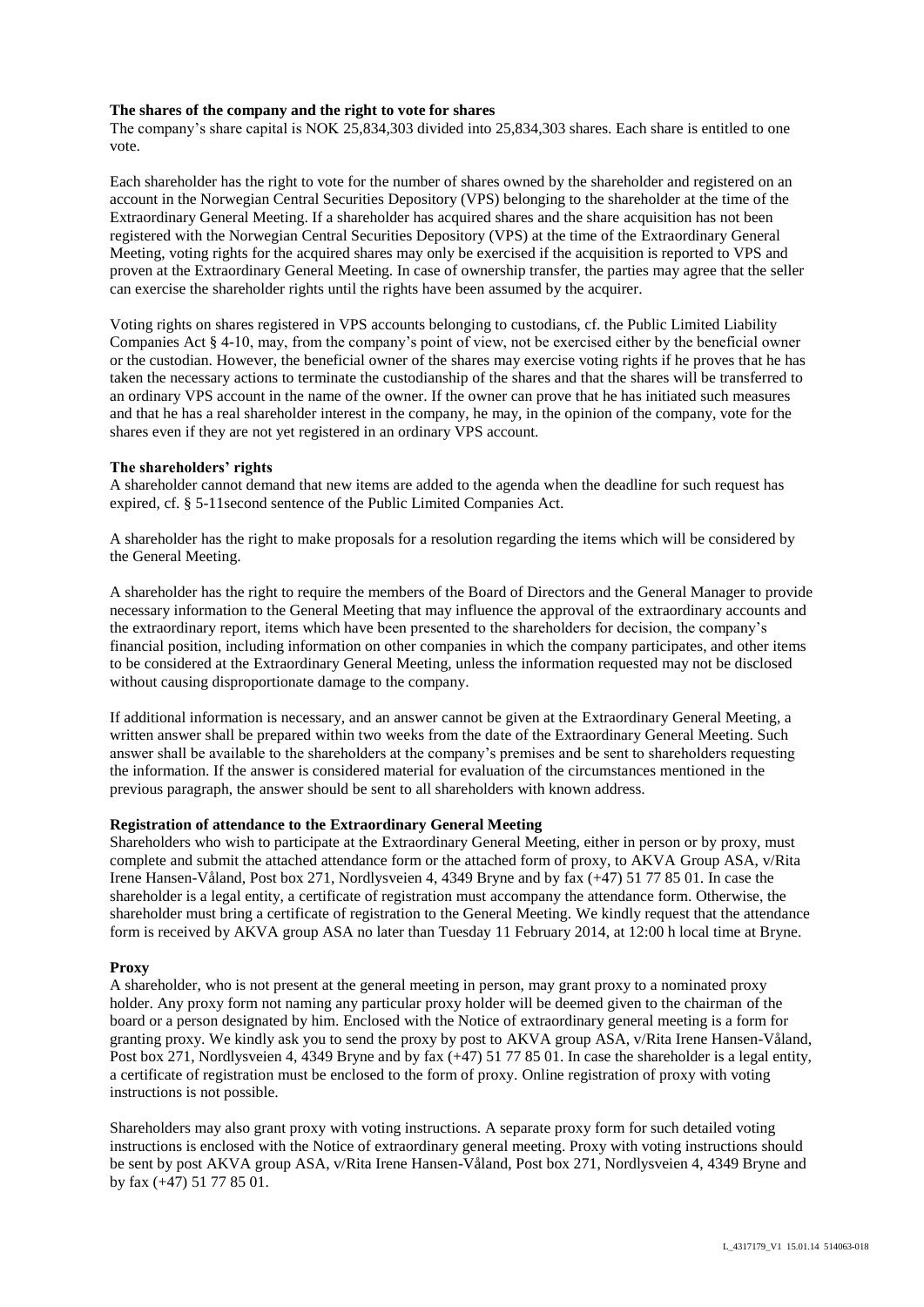We kindly request that all proxies, with and without instructions, are received by AKVA group ASA no later than Tuesday 11 February 2014, at 12:00 h local time at Bryne. Proxies not received by the company within the deadline, must be presented at the general meeting in original (**accompanied** by a certificate of registration if the shareholder is a legal entity).

#### **Documents and proposals for resolutions**

In accordance with the article 8 of Articles of Association, documents which shall be considered at the general meeting are displayed on the company's website at [http://www.akvagroup.com/investor-relations/general](http://www.akvagroup.com/investor-relations/general-meeting)[meeting,](http://www.akvagroup.com/investor-relations/general-meeting) and are consequently not distributed together with the notice. Nevertheless, each shareholder has the right to have the documents sent to him or her free of charge, upon request to the company. Shareholders may request the documents from the company by e-mail rihvaaland@akvagroup.com or by post to AKVA group ASA, v/Rita Irene Hansen-Våland, Post box 271, Nordlysveien 4, 4349 Bryne.

\*\*\*

In accordance with section 5-12 (1) of the Norwegian Public Limited Liability Companies Act, the Chairman of the board, Hans Kristian Mong, will open the general meeting.

The Notice of the general meeting and additional information related to the general meeting is also available at the Company's website [www.akvagroup.no.](http://www.akvagroup.no/)

\*\*\*

# 21 January 2014 AKVA group ASA The Board of Directors

Enclosures: Notice of Attendance/Proxy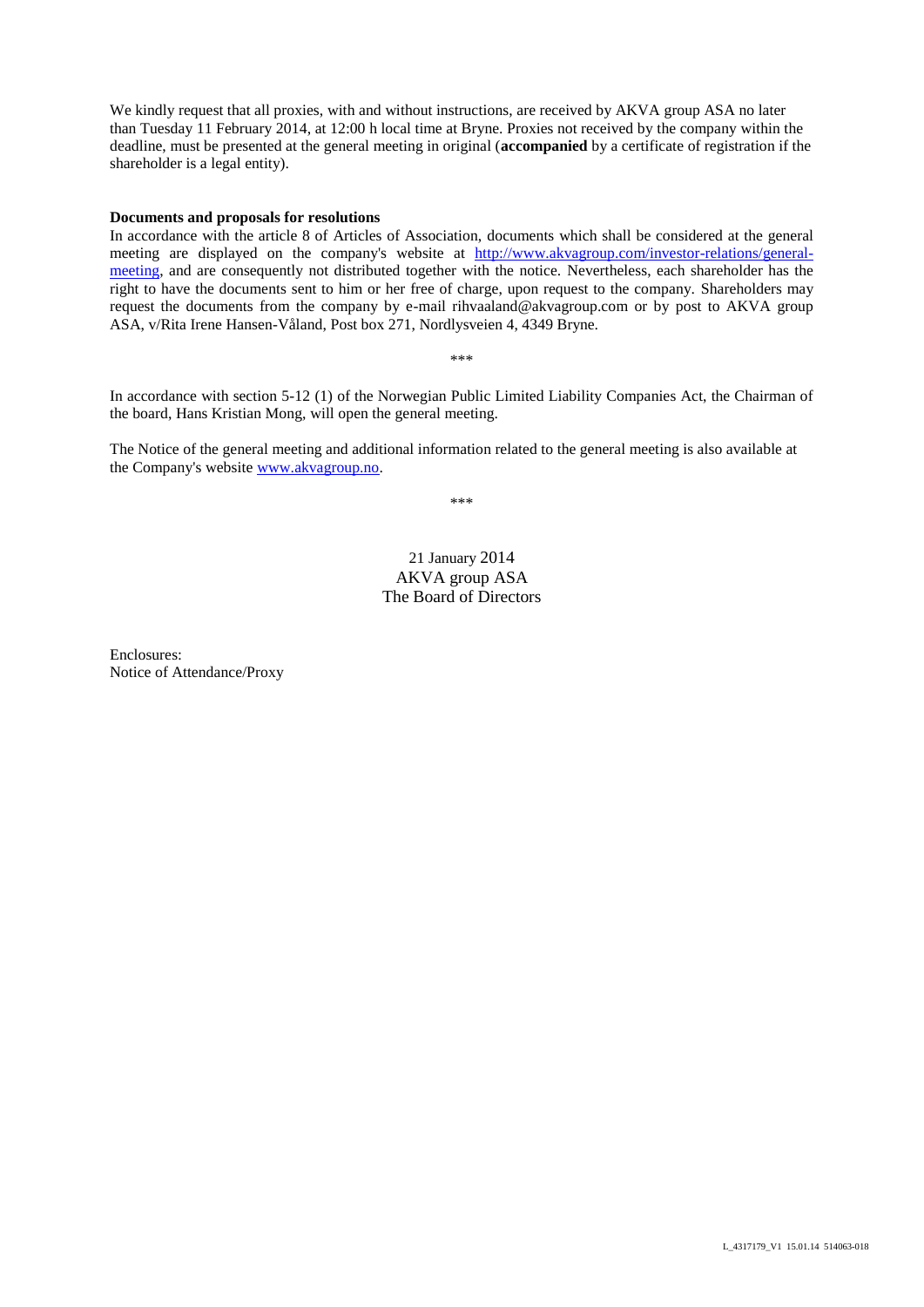#### **ATTENDANCE FORM, EXTRAORDINARY GENERAL MEETING**

*Shareholders who wish to attend the extraordinary general meeting of AKVA group ASA to be held 12 February 2014 at Bryne, must send this form by post to AKVA group ASA*, *v/Rita Irene Hansen-Våland, Post box 271, Nordlysveien 4, 4349 Bryne and by fax (+47) 51 77 85 01. The attendance form should be received by AKVA group ASA no later than 11 February 2014 at 12:00 h local time, Bryne. In case the shareholder is a legal entity, a certificate of registration must accompany the attendance form.*

|            | In case the shareholder is a legal entity, it will be represented by:   |                                                                                                                   |
|------------|-------------------------------------------------------------------------|-------------------------------------------------------------------------------------------------------------------|
|            |                                                                         | Person who represents the entity<br>(to grant proxy, please use the form of proxy below)                          |
|            |                                                                         | (shareholders name in capital letters) will attend at AKVA group ASA's                                            |
|            | extraordinary general meeting, 12 February 2014 at 10:00, and vote for: |                                                                                                                   |
|            | own shares                                                              |                                                                                                                   |
|            | other shares in accordance with enclosed proxy                          |                                                                                                                   |
| A total of | shares.                                                                 |                                                                                                                   |
|            |                                                                         |                                                                                                                   |
| Place/date |                                                                         | Shareholder's signature<br>(Sign only by own attendance. To grant proxy, please)<br>use the form of proxy below.) |

#### **PROXY (WITHOUT VOTING INSTRUCTIONS)**

*This form of proxy is for proxy without voting instructions. A shareholder, who wishes to grant proxy with voting instructions, shall use the form on the next page. If you are not able to attend the extraordinary general meeting, a nominated proxy holder can be granted your voting authority. Any proxy not naming proxy holder will be deemed given to the chairman of the board or a person designated by him. In case the shareholder is a legal entity, a certificate of registration must accompany the form of proxy.*

*We kindly ask you to send the proxy form by post to AKVA group ASA, v/Rita Irene Hansen-Våland, Post box 271, Nordlysveien 4, 4349 Bryne and by fax (+47) 51 77 85 01. The proxy should be received by AKVA group ASA no later than 11 February 2014 at 12:00 h.*

\_\_\_\_\_\_\_\_\_\_\_\_\_\_\_\_\_\_\_\_\_\_\_\_\_\_\_\_\_\_\_\_\_\_\_\_ (shareholders name in capital letters) hereby grants (tick of the right box, and fill out name of proxy, if applicable)

□ The chairman (or a person designated by him).

□ \_\_\_\_\_\_\_\_\_\_\_\_\_\_\_\_\_\_\_\_\_\_\_\_\_\_\_\_\_\_

Name of self-nominated proxy holder (*Please use capital letters*)

proxy to attend and vote at the AKVA group ASA's extraordinary general meeting 12 February 2014 at 10:00 for my/our shares

\_\_\_\_\_\_\_\_\_\_\_\_\_\_\_\_\_\_\_\_\_\_\_\_ \_\_\_\_\_\_\_\_\_\_\_\_\_\_\_\_\_\_\_\_\_\_\_\_\_\_\_

Place/date Shareholder's signature